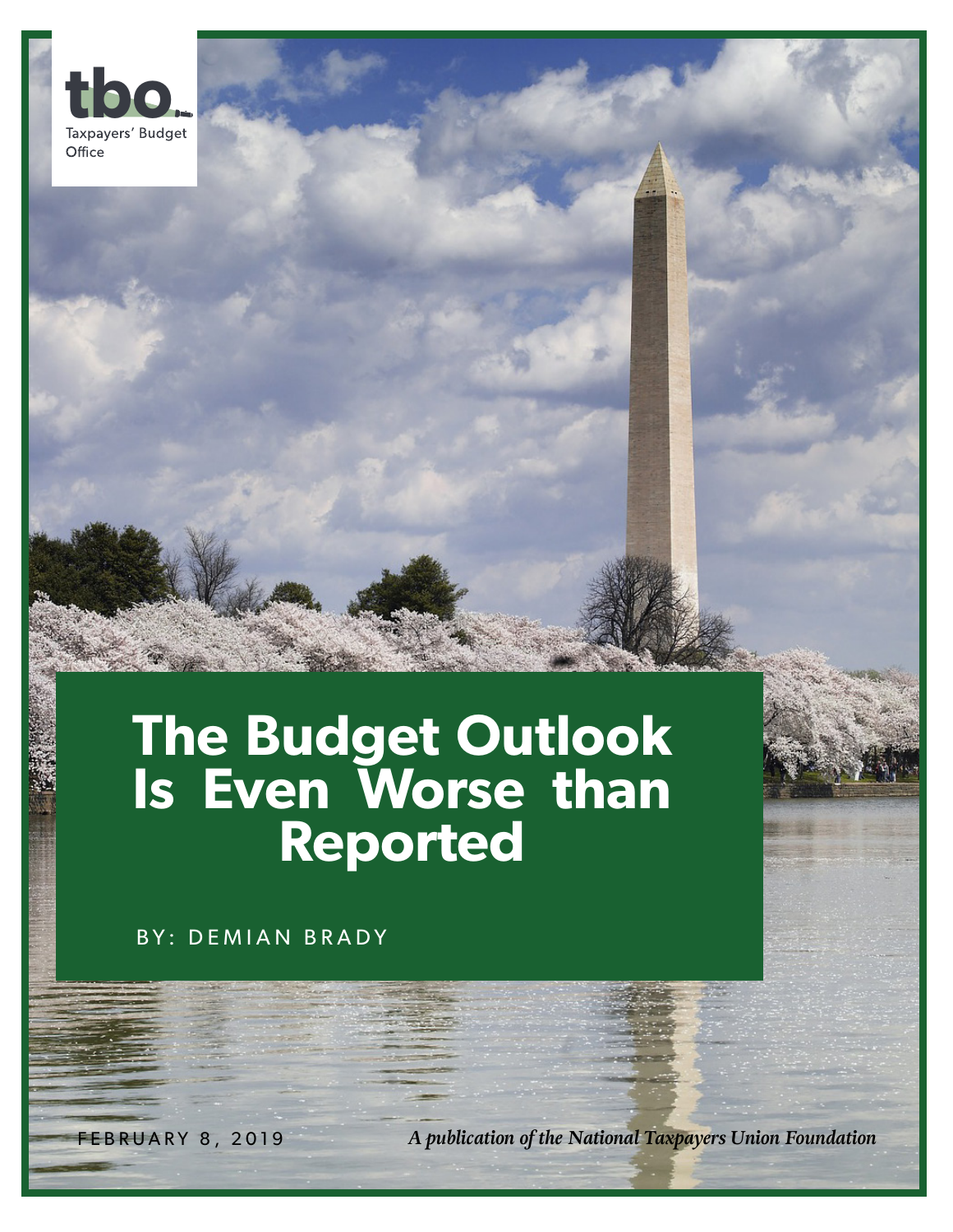# **Introduction**

The Congressional Budget Office (CBO) has published its annual [report](https://www.cbo.gov/system/files?file=2019-01/54918-Outlook.pdf) laying out a projection of the economy and the federal budget. CBO's report serves the purposes of establishing the baseline for federal spending and revenues, and provides policymakers and taxpayers with a picture of how current-law policies will shape the budgetary landscape over the next decade. Moreover, any legislative policy proposals will be scored against this baseline to determine their potential changes on outlays and revenues. Because the federal government tends to spend far in excess of tax receipts, the budget outlook provides a grim reminder every year that deficit spending is piling up a mountain of debt.

There are a ton of facts, figures, analyses, and explanation of assumptions in the 170-page report, but the main takeaways to consider are the current state of the federal government's fiscal position and the trends that will drive the budget over the next decade. CBO projects that this year's deficit will reach \$897 billion. By 2029, based on CBO's projection of spending and tax receipts under current law, annual deficits will grow by \$47 billion per year.

Unfortunately, the budgetary rules and laws set by Congress require CBO to establish this budget projection based on current law, which gives the appearance of producing less red ink than is likely. An alternative, more realistic view of the budget that takes into account the likely course of tax and budget policy uncovers an additional \$4.1 trillion in lower revenues, higher outlays, and increased debt service costs.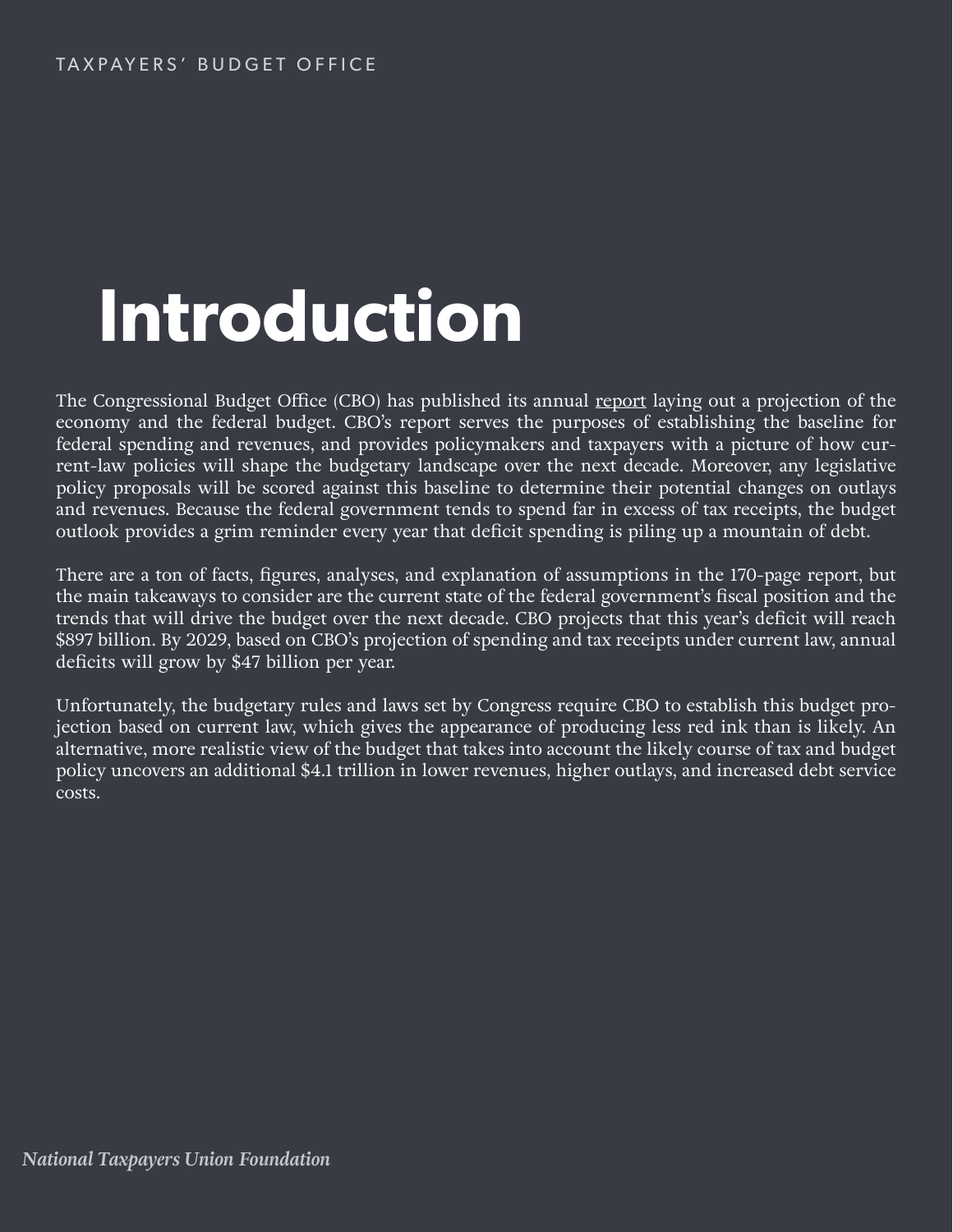#### **Current Deficit**

TAXPAYERS' BUDGET OFFICE

The budget deficit for the Fiscal Year 2019 is expected to reach \$897 billion, coming in lower than the \$981 billion deficit CBO had forecast a year ago. Nevertheless, this is \$118 billion *worse* than the actual level of deficit spending recorded for FY 2018 and deficits are expected to top \$1 trillion by FY 2022.

Since 2017, annual deficits have exceeded total defense spending, perhaps the function taxpayers most associate with the federal government. This year, for the first time apart from the recession from 2009 through 2012, the deficit will exceed total outlays in the single largest federal program: Social Security Old-Age and Survivors Insurance (excluding the \$145 billion in spending through Social Security's Disability Insurance program).

#### *The Deficit in Context*

•Twenty percent of all outlays this year (\$4.4 trillion) will be financed through deficit spending.

•This year's deficit equates to two-thirds of all discretionary spending (\$1.3 trillion), and easily surpasses the \$664 billion budget for defense.

•The total deficit is one-third as large as spending on all mandatory programs (\$2.7 trillion), exceeding projected outlays for the Old-Age and Survivors Insurance part of Social Security (\$894 billion), Medicare (\$768 billion) and Medicaid (\$406 billion).

•Deficit share per <u>U.S. household</u>: \$7,358.

•The deficit amounts to 4.2 percent of GDP, slightly higher than the average [3.5 percent](https://www.whitehouse.gov/wp-content/uploads/2018/02/hist01z2-fy2019.xlsx) since 2000.

•The deficit is larger than the nominal GDP of all but [16 countries](https://www.investopedia.com/insights/worlds-top-economies/), coming in ahead of Turkey which has a nominal GDP of \$850 billion.

•According to the [Endowment for Human Development](http://www.ehd.org/science_technology_largenumbers.php), the height of a stack of 100,000,000 (one hundred million) one dollar bills measures 35,851 feet or 6.79 miles. Based on that, a stack of 897 billion one-dollar bills would extend nearly 61,000 miles, nearly a quarter of the way to the moon at its average distance.



**(in Billions)**

FY 2019 Projected Deficit vs. Outlays for Major Programs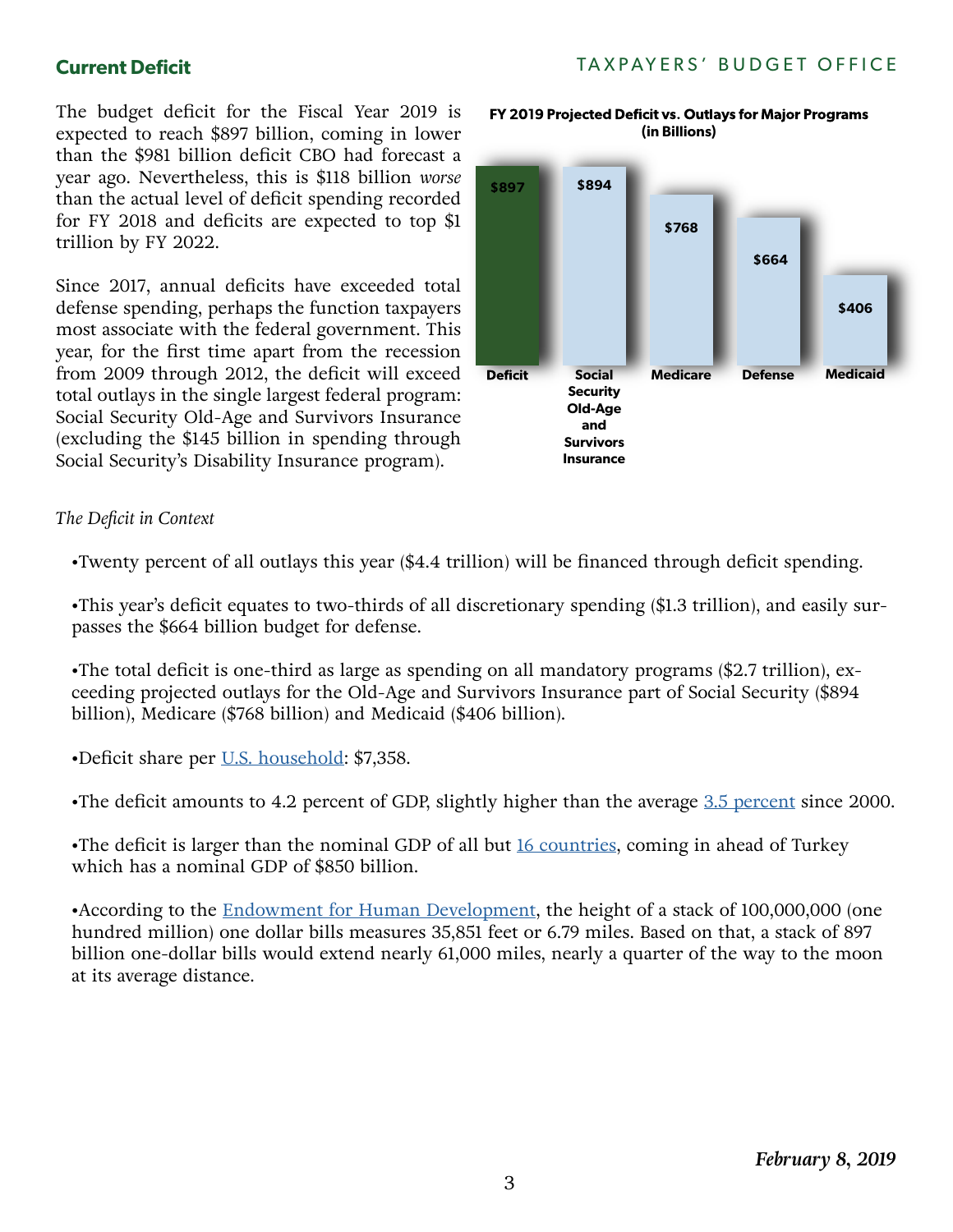#### TAXPAYERS' BUDGET **OFFICE**

### **Important to Remember:**



**CBO projects that the budget deficit will reach \$897 billion this year and \$1.4 trillion in a decade.**



**This year's deficit will exceed total outlays in the single largest federal program: Social Security Old-Age and Survivors Insurance.**



**In a decade, interest payments on federal debt will nearly triple, exceeding projected outlays for defense and Medicaid.**

**Congress requires CBO to establish this budget projection based on current law, which gives the appearance of producing less red ink than is likely.**



**An alternative view of the budget using more realistic assumptions based on past policy uncovers an additional \$4.1 trillion in lower revenues, higher outlays, and increased debt service costs.**

#### **Shaping the Ten-year Budget Projection**

CBO projects that federal revenues will rise from 16.4 percent of GDP in FY 2018 to 17.4 in 2025. Over this time, corporate income taxes will increase from 1 percent to 1.6 percent, while individual income taxes will average 8.4 percent of GDP. In subsequent years, under CBO's mandated current-law assumptions, revenues would top 18 percent of GDP, but this would be primarily due to the sunset of individual income tax reductions in the Tax Cuts and Jobs Act (TCJA). If the past is any guide to future congressional actions, lawmakers will act to prevent most or all of these tax hikes from taking effect.

On the other side of the ledger, spending comprises 20.8 percent of GDP this year and will rise to 23 percent in 2029, driven largely by entitlement programs such as Social Security, Medicare, and Medicaid. Entitlement spending now comprises 61 percent of federal outlays, up from 53 percent at the start of this century. As the population continues to age, entitlement spending is projected to grow by \$189 billion annually, comprising nearly two-thirds of outlays in a decade.

Discretionary spending is expected to reach \$1.3 trillion in FY 2019, with \$664 billion for defense and \$670 billion for non-defense spending. Over the decade, defense spending is projected to grow by \$10.7 billion annually, outpacing nondefense outlays starting next year.

Discretionary spending comprises less than a third of all outlays, diminishing to 22 percent in ten years. Although discretionary outlays will continue to shrink as a share of total spending, there are opportunities to further reduce or at least slow the growth of discretionary programs by reducing bureaucracy or eliminating wasteful and duplicative programs, but the budgetary math clearly illustrates that lawmakers will not be able to make a meaningful dent in the deficit without entitlement reform.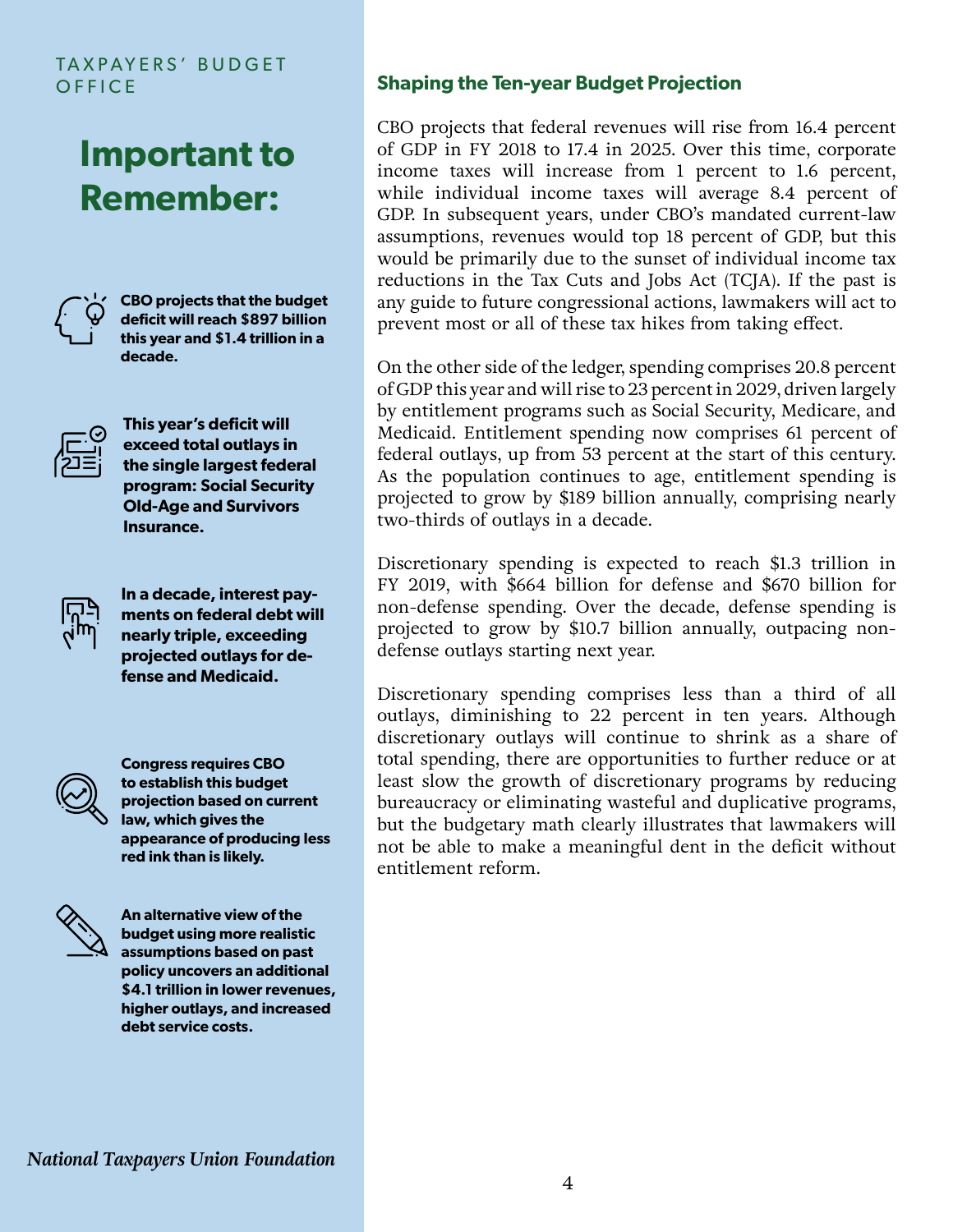#### **Historical Average of Outlays and Revenues**



Under the current baseline projection for FY 2019, outlays are expected reach 20.8 percent of GDP, while revenues will flow in at 16.5 percent. Since the end of World War II, revenues have averaged 17.2 percent (ranging from a low of 14.1 percent in 1950 to a high of 20 percent in 2000) while outlays have been running at 19.4 percent (ranging from 11.3 percent in 1948 to 24.4 percent in 2009). This reflects a colossal failure to budget accordingly. After the passage of the TCJA to reduce taxes and reform the tax code, lawmakers knew that revenues would decline over the short-term as the tax cuts helped fuel economic growth. However, just a few months later, Congress enacted the Bipartisan Budget Act, which increased the statutory caps on spending. Lawmakers could not even agree to enact the President's stand-alone rescissions package that would have trimmed unused and expired budget authority by \$15 billion over ten years, and instead used them as bogus offsets to a spending bill later in the year.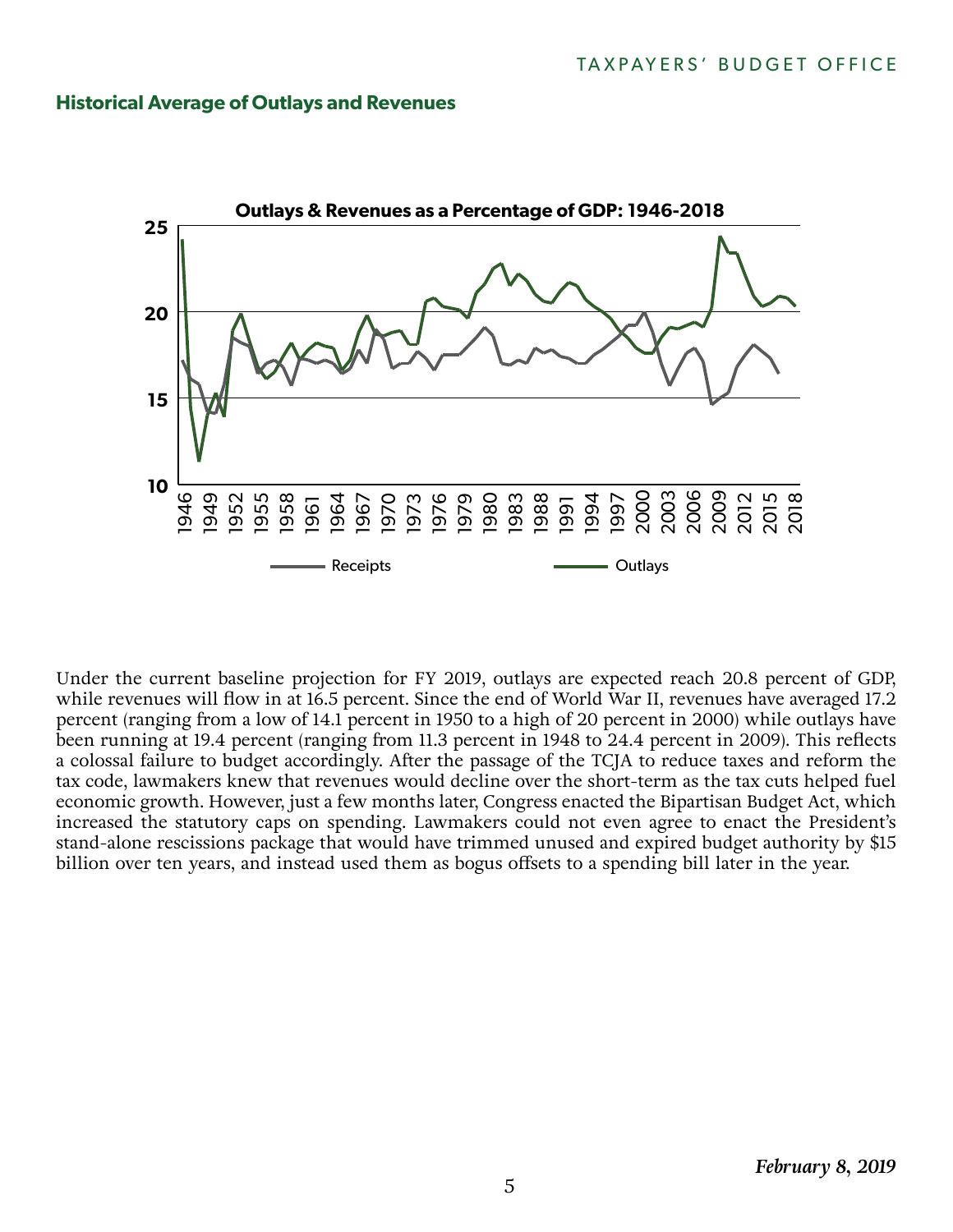#### TAXPAYERS' BUDGET OFFICE

#### **Constructing a Realistic Baseline**

As bad as CBO's budget projection already is, using more realistic assumptions about the trajectory of revenues and outlays reveals an additional \$3.5 trillion piled onto the deficit (excluding net interest payments discussed below).

*Revenue Adjustments*



| Revenues in CBO's Current-Law Baseline vs. Adjusted Policy Baseline (in Billions) |                                   |         |          |          |          |          |          |          |           |           |           |
|-----------------------------------------------------------------------------------|-----------------------------------|---------|----------|----------|----------|----------|----------|----------|-----------|-----------|-----------|
|                                                                                   | 2019                              | 2020    | 2021     | 2022     | 2023     | 2024     | 2025     | 2026     | 2027      | 2028      | 2029      |
| Revenues in CBO's<br>Baseline                                                     | \$3,515                           | \$3,686 | \$3,841  | \$4,012  | \$4,208  | \$4,448  | \$4,647  | \$4,956  | \$5,254   | \$5,446   | \$5,672   |
| Extend certain<br>provisions of the<br>2017<br>tax act                            | $\frac{d\mathbf{r}}{d\mathbf{r}}$ | $-$ \$3 | $-$ \$4  | $-$ \$4  | $-$ \$5  | $-$ \$5  | $-$12$   | $-$ \$98 | $-$ \$257 | $-$275$   | $-$ \$295 |
| Extend the expan-<br>sion of bonus<br>depreciation at 100<br>percent rate         | \$0                               | \$0     | \$0      | \$0      | $-$ \$9  | $-$19$   | $-$ \$27 | $-$ \$32 | $-$ \$36  | $-$ \$29  | $-$ \$23  |
| Extend other<br>expiring revenue<br>provisions                                    | $\frac{1}{25}$                    | $-$1$   | $-$ \$4  | $-$ \$5  | $-$ \$8  | $-$ \$9  | $- $11$  | $-$ \$13 | $-15$     | $-$17$    | $-$ \$20  |
| Repeal certain<br>postponed health<br>taxes                                       | \$0                               | $-$15$  | $-$16$   | $-$ \$25 | $-$ \$33 | $-$ \$37 | $-$ \$42 | $-$ \$46 | $-$ \$54  | $-$ \$59  | -\$66     |
| Subtotal of Change<br>in Revenues                                                 | \$0                               | $- $18$ | $-$ \$24 | $-$ \$34 | $-$ \$54 | $-$ \$70 | $-$ \$91 | $-$189$  | $-$ \$362 | $-$ \$381 | $-$ \$403 |
| Revenues in<br>Adjusted Baseline                                                  | \$3,515                           | \$3,668 | \$3,817  | \$3,978  | \$4,154  | \$4,378  | \$4,556  | \$4,767  | \$4,892   | \$5,065   | \$5,269   |
| * = between -\$500 million and \$500 million. Sums may not total due to rounding. |                                   |         |          |          |          |          |          |          |           |           |           |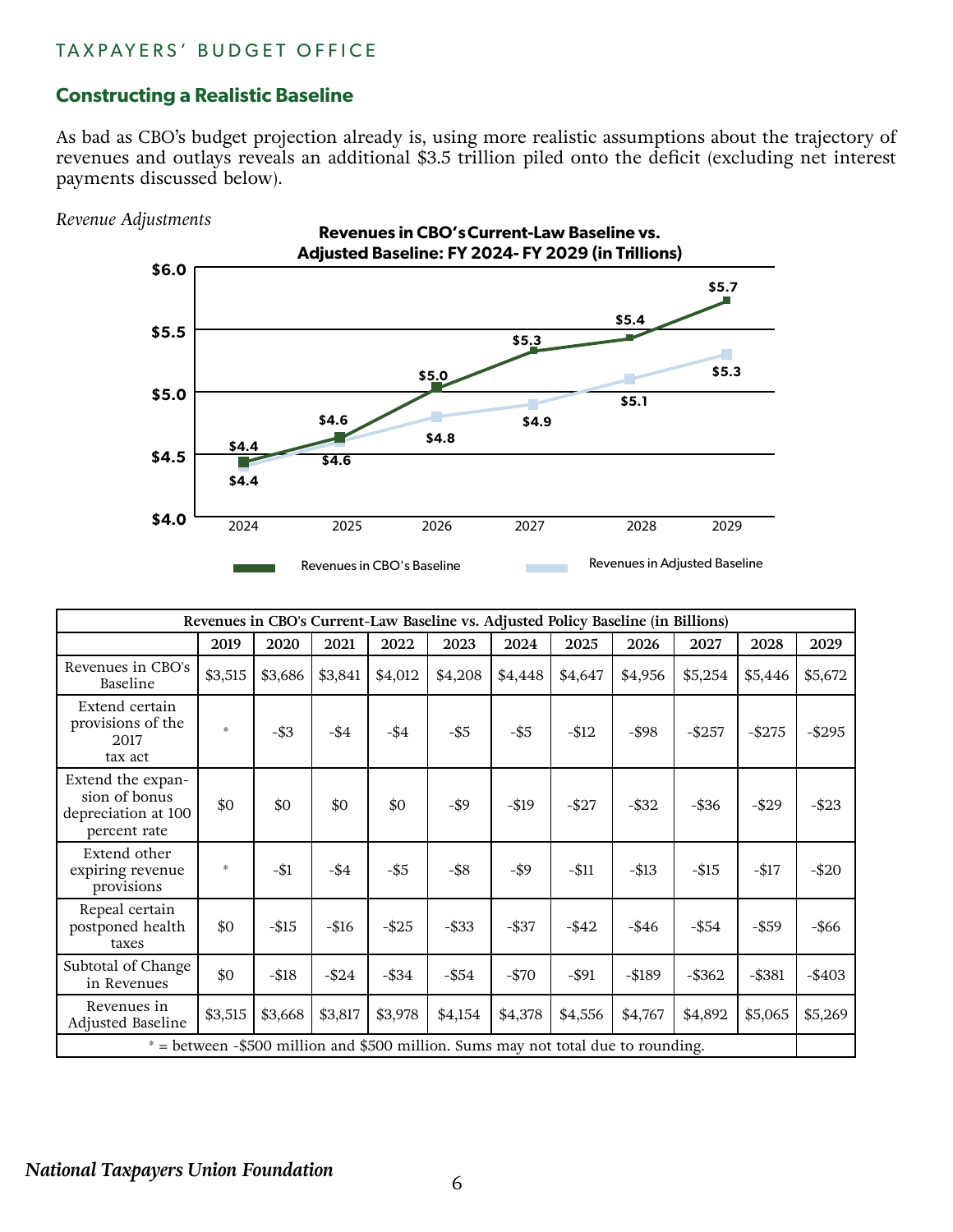CBO projects revenues based on current-law, which includes the sunset of many provisions included in the TCJA at the end of 2025, including the individual income reductions and brackets, and the expansion and refundability of the child tax credit. Previously enacted tax cuts that included similar sunset dates were eventually continued, preventing massive hikes on taxpayers. It is fair to assume that these provisions of the TCJA will also be extended. The Joint Committee on Taxation (JCT) estimates that doing so would decrease revenues by \$21 billion through 2024 and by \$957 billion over the decade.

Similarly, the TCJA includes a phase-out of a provision known as bonus depreciation that permits businesses to [immediately deduct the cost](https://www.ntu.org/foundation/detail/whats-the-deal-with-full-expensing) of certain investments. JCT projects making this provision permanent would decrease revenues by \$174 billion over ten years. Making the 100 percent bonus depreciation permanent would also contribute to long-term growth in GDP. The Tax Foundation [estimated](https://taxfoundation.org/tcja-expensing-provision-benefits/) that permanent full expensing would decrease revenues by \$141 billion using a conventional analysis. Under an alternative dynamic analysis accounting for additional economic growth from enacting the provision, the Tax Foundation calculated that full expensing would on net reduce revenues by \$98 billion - recovering 70 percent of the foregone revenues.

CBO's official baseline also includes taxes that were originally enacted in the Affordable Care

Act (ACA) but that have been either suspended or delayed, including the medical device excise tax, the "Cadillac" excise tax on high-cost employer health care plans, and a tax on health insurance providers. Excluding these would decrease estimated revenue by \$392 billion through 2029.

CBO also notes that there are "more than 20 tax provisions [that] expire between December 31, 2018, and the end of the projection period," commonly known as extenders. These include renewable energy credits and trade preference programs established for developing countries. While extension is less certain than in previous Congresses, it is likely that some provisions will continue. Extending all of them would further decrease revenues by \$103 billion through 2029.

Making these concessions to the likely course of policy, the adjusted realistic revenue baseline would be \$1.6 trillion lower, 46 percent of the total increase in the deficit (excluding net interest payments discussed below).

#### *Outlay Adjustments*

CBO's baseline assumes that the caps on spending enacted in the Budget Control Act of 2011 would be maintained, but Congress has increased the caps multiple times in order to allow for \$439 billion in higher spending. CBO projected that if the spending that would otherwise be limited by the caps were instead increased at the rate of inflation, outlays would run \$1.8 trillion higher than in the statutory baseline.



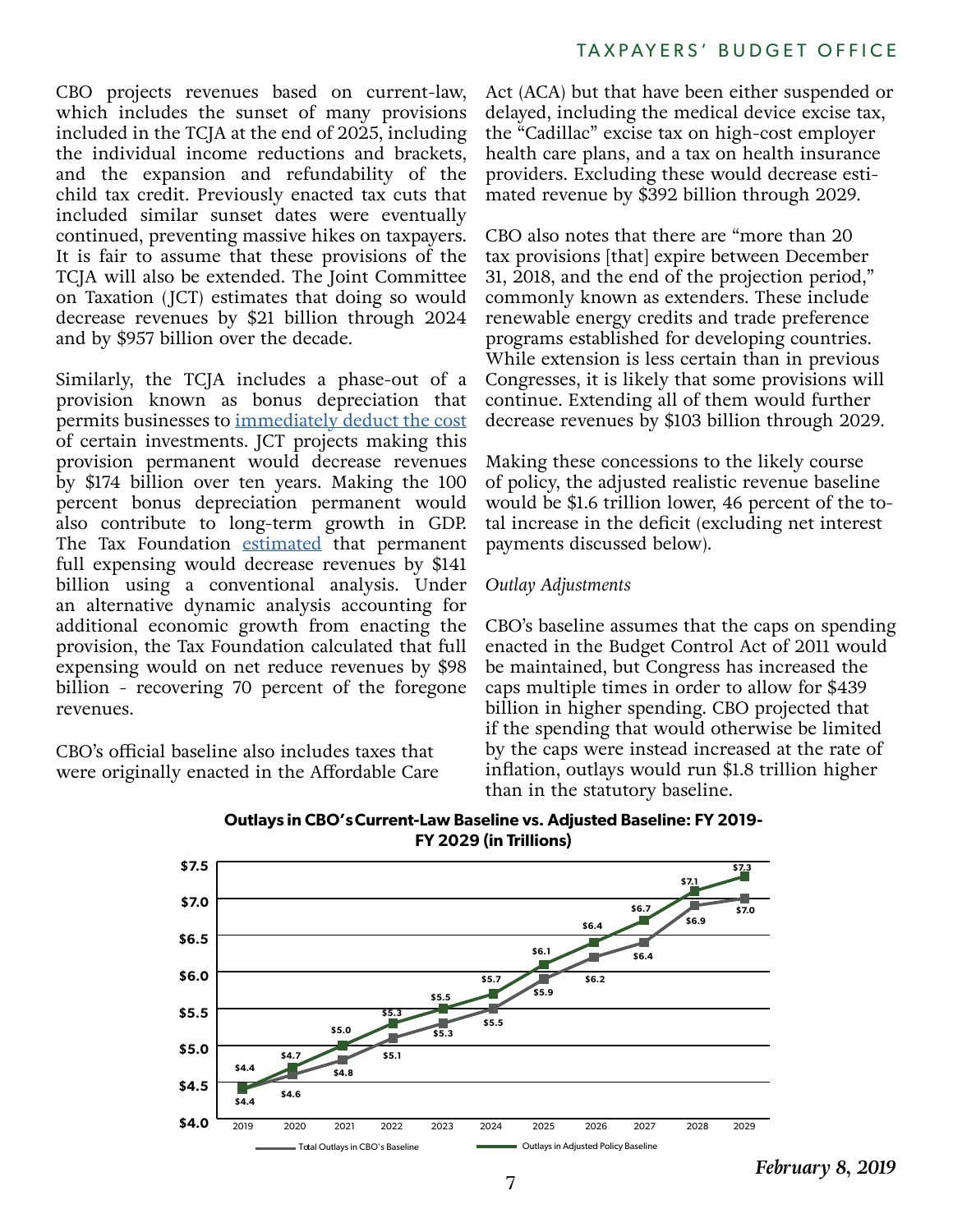#### TAXPAYERS' BUDGET OFFICE

| Outlays in CBO's Current-Law Baseline vs. Adjusted Policy Baseline (in Billions) |         |         |         |         |         |         |         |         |         |         |         |
|----------------------------------------------------------------------------------|---------|---------|---------|---------|---------|---------|---------|---------|---------|---------|---------|
|                                                                                  | 2019    | 2020    | 2021    | 2022    | 2023    | 2024    | 2025    | 2026    | 2027    | 2028    |         |
| Outlays in CBO's<br>Baseline                                                     | \$4,412 | \$4,589 | \$4,814 | \$5,140 | \$5,347 | \$5,539 | \$5,859 | \$6,160 | \$6,446 | \$6,881 | \$7,042 |
| Discretionary<br>Outlays continue at<br>rate of inflation                        | \$0     | \$97    | \$144   | \$165   | \$178   | \$187   | \$193   | \$199   | \$204   | \$208   | \$213   |
| Additional<br>Emergency Non-<br>Defense Outlays                                  | \$10    | \$10    | \$10    | \$10    | \$10    | \$10    | \$10    | \$10    | \$10    | \$10    | \$10    |
| Subtotal of change<br>in outlays                                                 | \$10    | \$107   | \$154   | \$175   | \$188   | \$197   | \$203   | \$209   | \$214   | \$218   | \$223   |
| Outlays in Adjusted<br>Baseline                                                  | \$4,422 | \$4,696 | \$4,968 | \$5,315 | \$5,535 | \$5,736 | \$6,062 | \$6,369 | \$6,660 | \$7,099 | \$7,265 |

Using a more realistic projection of emergency spending that is not subject to any caps would also yield \$9.6 billion more outlays per year than are included in the baseline. CBO notes that its new projection of the deficit through 2028 is \$774 billion lower than the projection it produced a year ago "almost entirely because the baseline includes less emergency spending than it did previously." Congress enacted \$102 billion in emergency non-defense discretionary outlays during 2018, largely for disaster relief. Building this figure into last year's baseline drove up the forecast of outlays. So far for FY 2019, lawmakers have provided \$1.7 billion in emergency spending, thus making the current ten-year deficit projection look smaller than an assumption that accounts for the recent historical average. From 2012 through 2017, emergency outlays averaged \$11.3 billion per year (including 2018 levels, the average would be \$24.3 billion, but that was likely an outlier year due to the devastating hurricanes), \$9.6 billion higher than the current amount in the baseline.

In total, these adjustments would widen the deficit by 1.9 trillion from 2019 through 2029, 54 percent of the total changes made to construct a realistic policy baseline (excluding net interest payments discussed below).



**Annual Deficits in the Baseline vs. Deficits under**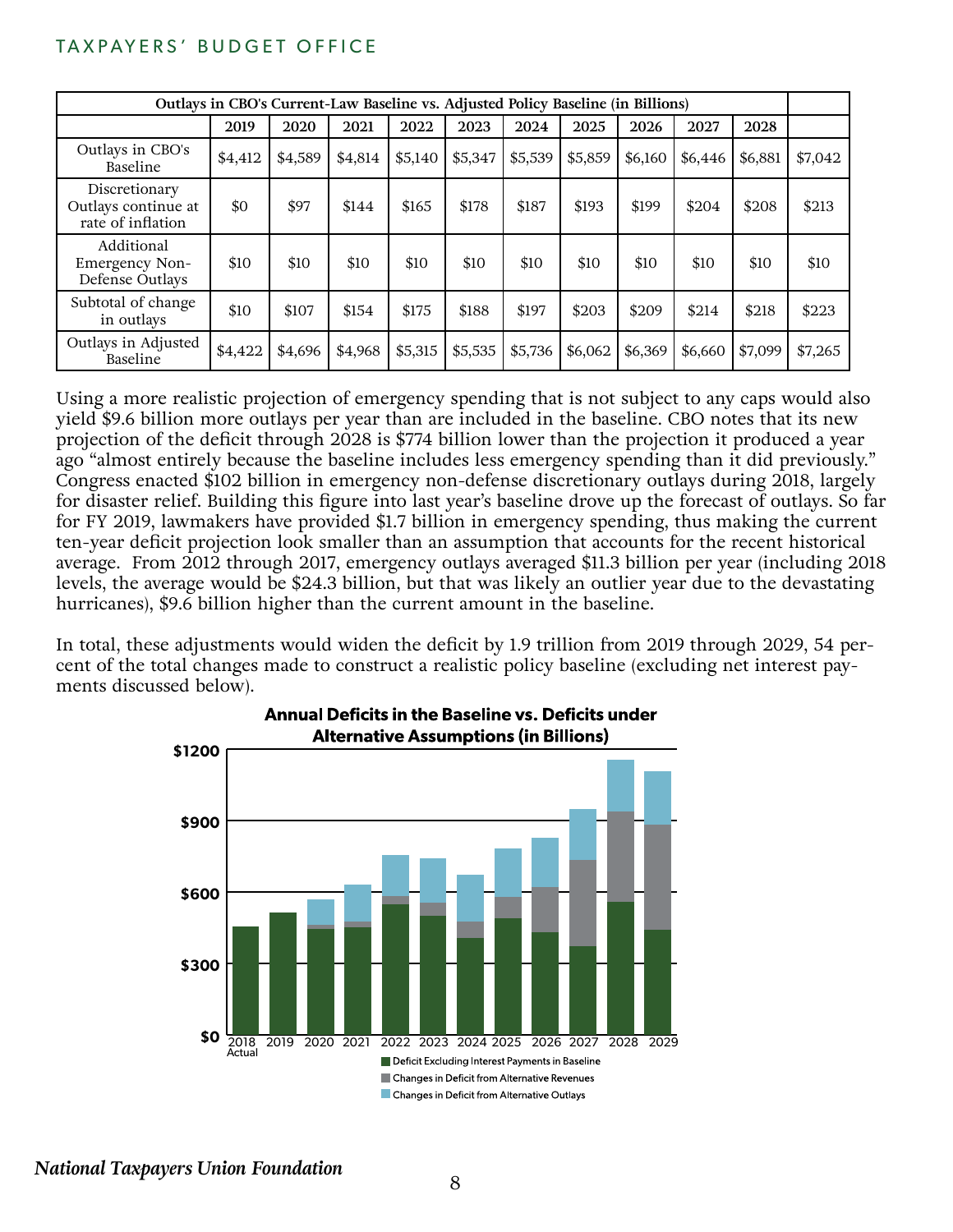The cost of financing the government's perpetual overspending are set to increase in the baseline, nearly tripling from \$325 billion in 2018 to \$928 billion in 2029. That would top the projected outlays that year for defense (\$771 billion) and Medicaid (\$702 billion).

The alternative revenue assumptions to extend the expiring provisions of the TCJA, eliminating the pending ACA taxes, and the additional changes discussed above would revenue change would increase debt service costs by \$300 billion. Eliminating the discretionary spending caps would increase debt interest payments by \$290 billion. The costs could be substantially higher if interest rates turn out to be higher than projected. CBO estimates that if interest rates are 0.1 percent higher per year, the ten-year deficit would be \$182 billion higher than its baseline projection.



<sup>\*</sup> Excludes additional debt service costs from alternative assumption regarding emergency spending.

#### **Conclusion**

Because of strictures placed on it by Congress, CBO must produce its policy baseline according to assumptions that most people in Washington know are inaccurate. For years, Congress has made a regular practice of taking actions that exacerbate the deficit, like waiving budget caps or extending tax relief, which are not reflected in current law. By making these common-sense adjustments, we can produce a realistic policy baseline that more accurately reflects the likely fiscal course our nation will have to navigate in coming years.

Unfortunately, this more realistic assessment uncovers \$4.1 trillion in additional deficits than is reported under CBO's ordinary baseline. This new red ink will drive debt held by the public up from its current 78 percent of GDP, causing interest payments to double as a share of the budget absent a serious course correction. This realistic policy baseline is a stark reminder that Congress has difficult work ahead of it to put its fiscal house in order.

*Demian Brady is Director of Research for National Taxpayers Union Foundation, where he runs the organization's Taxpayers' Budget Office.*